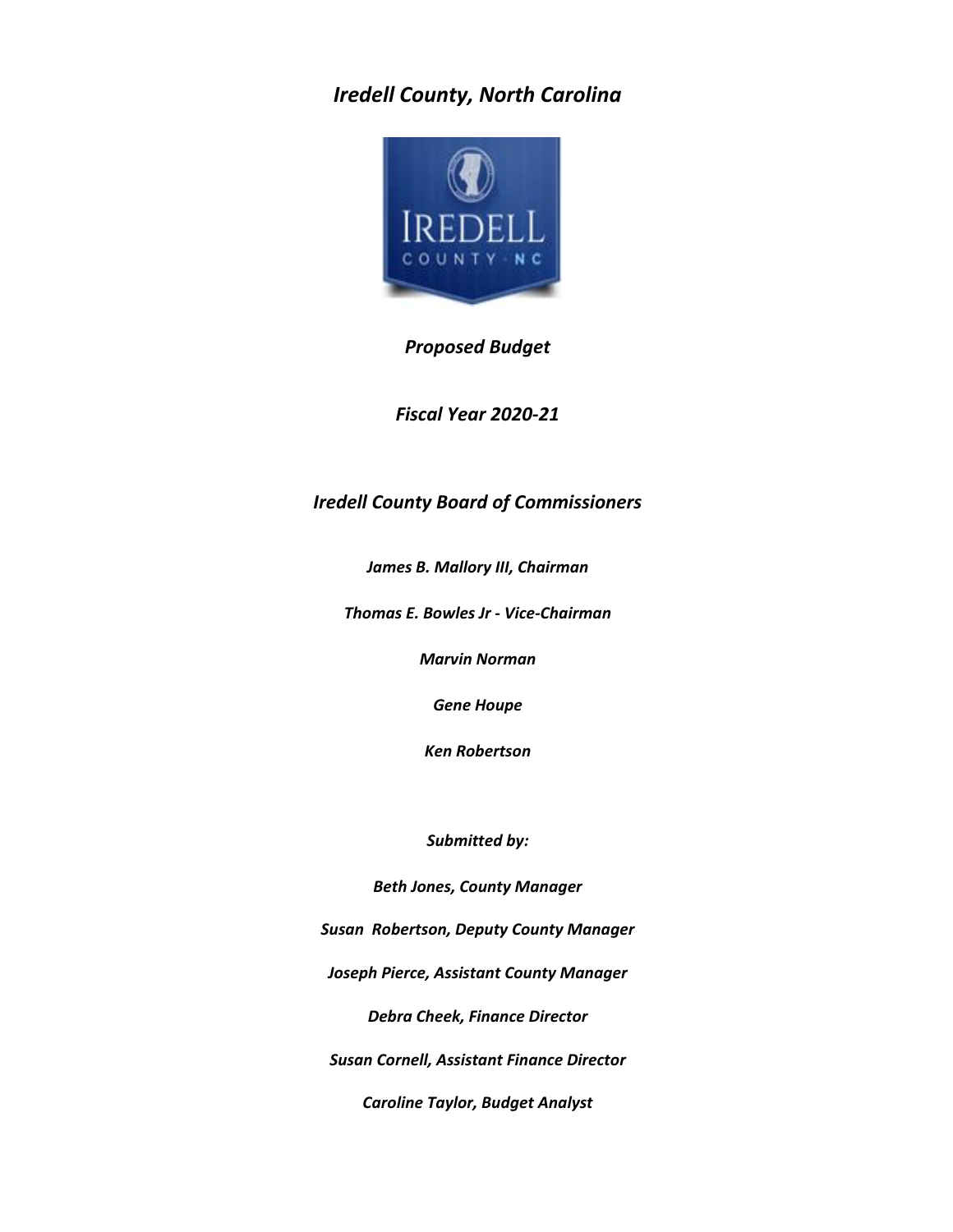# *Schedules and Graphs*

## *Fiscal Year 2020-21*

| General Fund - Estimated Fund Balance                   | Schedule A |
|---------------------------------------------------------|------------|
| <b>Personnel Positions</b>                              | Schedule B |
| Capital Outlay Requests & Recommendations               | Schedule C |
| General Fund Expenditures by Service Type               | Schedule D |
| General Fund Departments by Revenue Source              | Schedule E |
| General Fund Expenditures - 1-¢ Ad Valorem Tax          | Chart 1    |
| General Fund Expenditures - Changes by Expenditure Type | Schedule F |
| <b>Estimated Property Valuation</b>                     | Schedule G |
| <b>Tax Valuations &amp; Rates</b>                       | Schedule H |
|                                                         |            |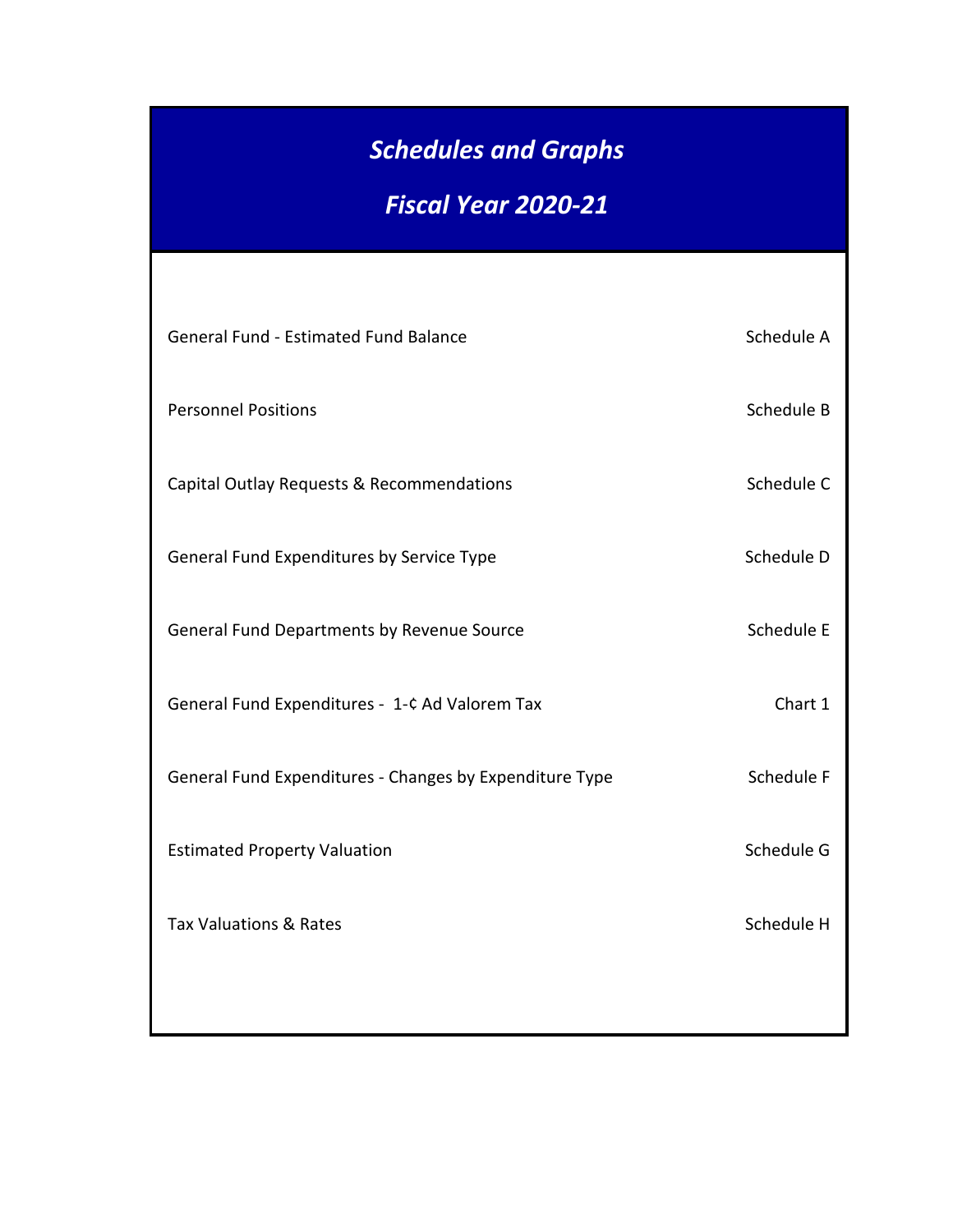| <b>GENERAL FUND</b><br><b>Estimated Unassigned Fund Balance</b>         |                                | <b>Schedule A</b> |
|-------------------------------------------------------------------------|--------------------------------|-------------------|
| <b>June 30, 2021</b>                                                    |                                |                   |
|                                                                         |                                |                   |
| Unassigned Fund Balance - June 30, 2019                                 |                                | \$<br>48,845,341  |
| <b>Appropriations during FY20</b>                                       |                                |                   |
|                                                                         |                                | 48,845,341        |
| Estimated Revenue - 6/30/2020                                           | 215,370,564                    |                   |
| Estimated Expenditures - 6/30/2020<br>Increase in Year-End Encumbrances | (212, 407, 594)<br>(2,000,000) | 962,970           |
|                                                                         |                                | \$<br>49,808,311  |
| <b>Assignments of Fund Balance</b>                                      |                                |                   |
| Available for Capital Improvements                                      | (6,000,000)                    |                   |
| Fairgrounds Master Plan<br>Planning (Transportation) Grant Match        | (250,000)<br>(30,000)          | (6, 280, 000)     |
| <b>Estimated Unassigned Fund Balance - June 30, 2020</b>                |                                | \$<br>43,528,311  |
|                                                                         |                                |                   |
| Recommended Budget, Fiscal Year 2021                                    |                                | 230,357,300       |
| Fund Balance as % of Recommended Budget                                 |                                | 18.90%            |
|                                                                         |                                |                   |
|                                                                         |                                |                   |
|                                                                         |                                |                   |
|                                                                         |                                |                   |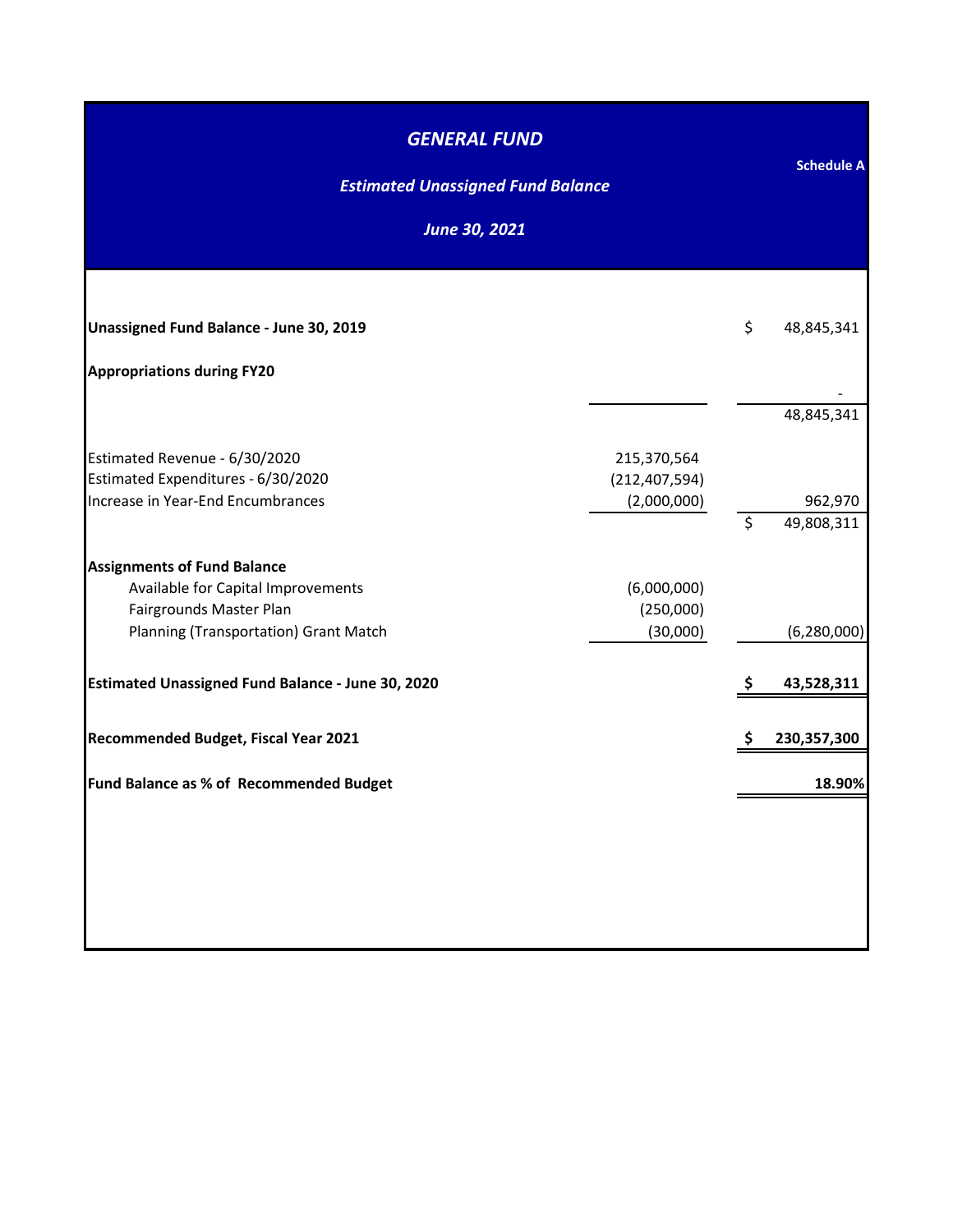#### *Schedule of Personnel Positions*

**Schedule B**

#### *Fiscal Year 2020-21*

#### *Full-time and Part-time Positions with Benefits*

|                             |                                                  |                                   |                                             |                                |                                |                                    | Page 1 of 2                                                                           |
|-----------------------------|--------------------------------------------------|-----------------------------------|---------------------------------------------|--------------------------------|--------------------------------|------------------------------------|---------------------------------------------------------------------------------------|
|                             | <b>Funded</b><br><b>Positions</b><br><b>FY20</b> | <b>Added</b><br>in<br><b>FY20</b> | <b>Transfers</b><br>between<br><b>Depts</b> | <b>Unfunded</b><br><b>FY21</b> | <b>New</b><br><b>Positions</b> | Mgr.<br>Recommended<br><b>FY21</b> | <b>Positions</b><br>Added                                                             |
| <b>General Fund</b>         |                                                  |                                   |                                             |                                |                                |                                    |                                                                                       |
| Commissioners               | 1                                                |                                   |                                             |                                |                                | 1                                  |                                                                                       |
| Administration              | 3                                                |                                   |                                             |                                |                                | 3                                  |                                                                                       |
| Human Resources             | 9                                                |                                   |                                             |                                |                                | 9                                  |                                                                                       |
| Elections                   | $\overline{4}$                                   |                                   |                                             |                                |                                | 4                                  |                                                                                       |
| Finance                     | 12                                               |                                   |                                             |                                |                                | 12                                 |                                                                                       |
| Tax Assessor                | 24                                               |                                   |                                             |                                |                                | 24                                 |                                                                                       |
| <b>Tax Collector</b>        | 8                                                |                                   |                                             |                                |                                | 8                                  |                                                                                       |
| GIS / Mapping               | 5                                                |                                   |                                             |                                | $\mathbf 1$                    | 6                                  | GIS Mapping Tech I                                                                    |
| Info Tech Services          | 13                                               |                                   |                                             |                                |                                | 13                                 |                                                                                       |
| Register of Deeds           | 9                                                |                                   |                                             |                                |                                | 9                                  |                                                                                       |
| <b>Facility Services</b>    | 24                                               | 1                                 | (4)                                         |                                | $\overline{2}$                 | 23                                 | Admin Support mid-year; (4) Fac<br>Maint. Spec. transferred to P&R (2)<br>Day Porters |
| Vehicle Services            | 5                                                | $\mathbf 1$                       |                                             |                                |                                | 6                                  | Inc P/T hours to 29 hrs/wk                                                            |
| Sheriff's Office            | 171                                              |                                   |                                             |                                | $\mathbf{1}$                   | 172                                | SRO                                                                                   |
| Jail                        | 110                                              |                                   |                                             |                                |                                | 110                                |                                                                                       |
| <b>Animal Services</b>      | 21                                               |                                   |                                             |                                |                                | 21                                 |                                                                                       |
| ECOM                        | 42                                               |                                   |                                             |                                | 4                              | 46                                 | (3) Telecommunicators, Tech<br><b>Support Specialist</b>                              |
| <b>EMS</b>                  | 102                                              | $\overline{2}$                    |                                             |                                |                                | 104                                | (2) Comm Paramedic mid-year                                                           |
| Fire Marshal                | 5                                                |                                   |                                             |                                |                                | 5                                  |                                                                                       |
| <b>Emergency Mgmt</b>       | $\overline{2}$                                   |                                   |                                             |                                |                                | 2                                  |                                                                                       |
| <b>Building Standards</b>   | 25                                               |                                   |                                             |                                | $\mathbf{1}$                   | 26                                 | Admin Support Assistant                                                               |
| Planning & Erosion Con      | 9                                                |                                   |                                             |                                |                                | 9                                  |                                                                                       |
| <b>Central Permitting</b>   | 6                                                |                                   |                                             |                                |                                | 6                                  |                                                                                       |
| Coop Ext                    | $\overline{2}$                                   |                                   |                                             |                                |                                | $\overline{2}$                     |                                                                                       |
| Health Admin                | 10                                               |                                   | $\mathbf{1}$                                |                                |                                | 11                                 | <b>Administrative Assistant</b>                                                       |
| Health - Clinical Svcs      | 74                                               |                                   |                                             | (1)                            |                                | 73                                 | <b>Processing Assistant</b>                                                           |
| <b>Environmental Health</b> | 21                                               |                                   |                                             |                                |                                | 21                                 |                                                                                       |
| Health Ed & Emer Prep       | 5                                                |                                   | (1)                                         |                                |                                | 4                                  | Administrative Assistant                                                              |
| <b>DSS</b>                  | 248                                              |                                   |                                             |                                |                                | 248                                |                                                                                       |
| Veterans Service            | 3                                                |                                   |                                             |                                |                                | 3                                  |                                                                                       |
| <b>Public Library</b>       | 24                                               |                                   |                                             |                                |                                | 24                                 |                                                                                       |
| <b>Troutman Library</b>     | $\overline{2}$                                   |                                   |                                             |                                |                                | $\overline{2}$                     |                                                                                       |
| Harmony Library             | $\overline{2}$                                   |                                   |                                             |                                |                                | $\overline{2}$                     |                                                                                       |
| Recreation                  | 7.5                                              |                                   | 4.5                                         |                                |                                | 12                                 | (4) Fac Main. Spec.; (.5) Admin<br>Assistant                                          |
| <b>Recreation Center</b>    | 3.5                                              |                                   | (0.5)                                       |                                |                                | 3                                  | Admin Assistant                                                                       |
| <b>Total General Fund</b>   | 1012                                             | 4                                 | $\blacksquare$                              | (1)                            | 9                              | 1,024                              |                                                                                       |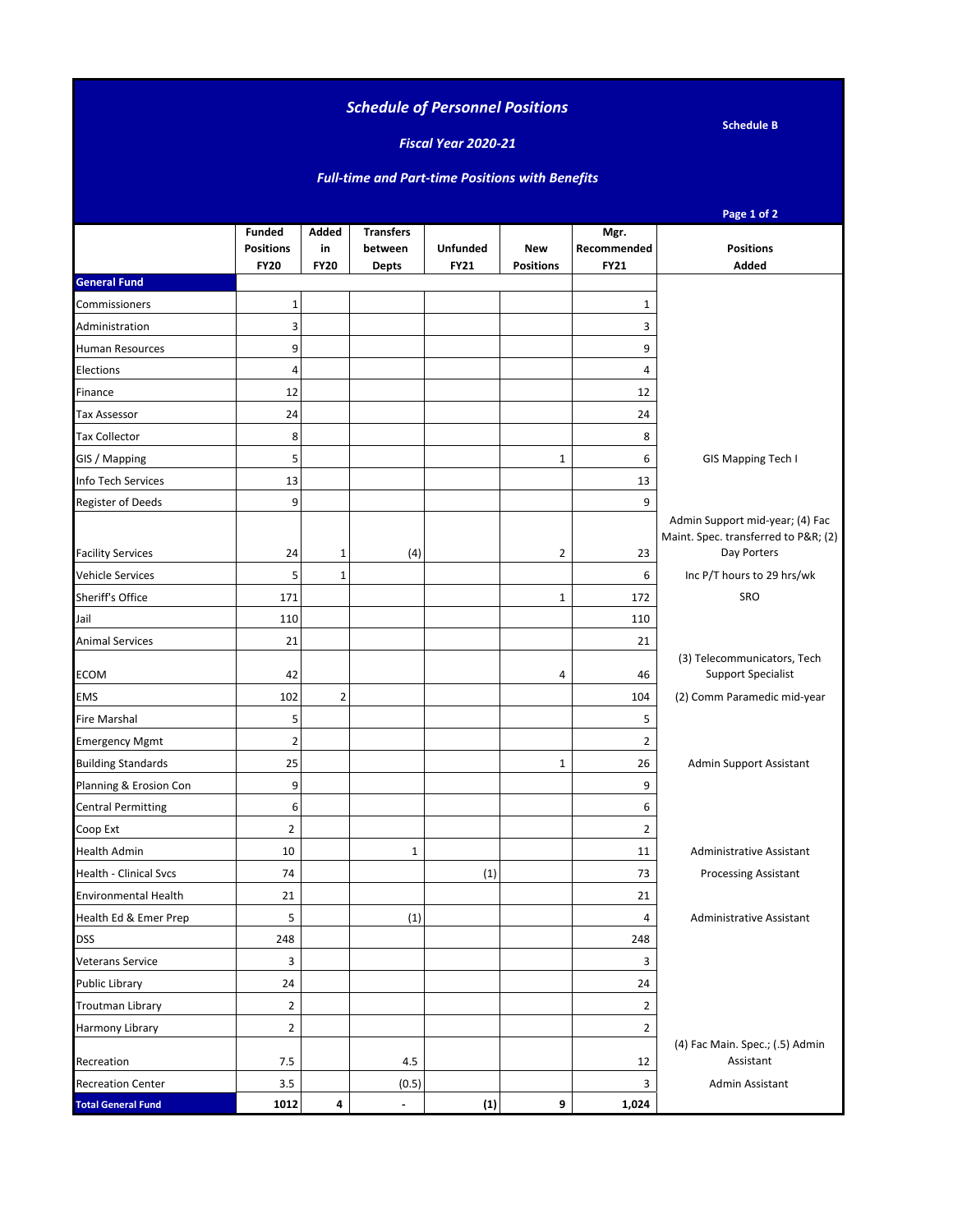#### *Schedule of Personnel Positions Fiscal Year 2018-19 Full-time and Part-time Positions with Benefits*

**Schedule B**

| Page 2 of 2 |
|-------------|
|-------------|

|                               |                                   |             |                             |                 |                  |                     | $\sim$ - $\sim$ - $\sim$ - $\sim$           |
|-------------------------------|-----------------------------------|-------------|-----------------------------|-----------------|------------------|---------------------|---------------------------------------------|
|                               | <b>Funded</b><br><b>Positions</b> | Added<br>in | <b>Transfers</b><br>between | <b>Defunded</b> | New              | Mgr.<br>Recommended | <b>Positions</b>                            |
|                               | <b>FY20</b>                       | <b>FY20</b> | Departments                 | <b>FY20</b>     | <b>Positions</b> | <b>FY20</b>         | Added                                       |
| <b>ICATS Operations</b>       | 38                                |             |                             | (3)             |                  | 35                  | (2) Transit Drivers, Shop Foreman           |
|                               |                                   |             |                             |                 |                  |                     |                                             |
| <b>Solid Waste</b>            | 47                                |             |                             |                 |                  | 47                  |                                             |
|                               |                                   |             |                             |                 |                  |                     |                                             |
| <b>EMS Specialty Services</b> | 14                                |             |                             |                 |                  | 14                  | Admin Support Asst transferred<br>from ECOM |
|                               |                                   |             |                             |                 |                  |                     |                                             |
| <b>Total All Funds</b>        | 1,111                             | 4           |                             | (4)             | 9                | 1,120               |                                             |
|                               |                                   |             |                             |                 |                  |                     |                                             |
|                               |                                   |             |                             |                 |                  |                     |                                             |
|                               |                                   |             |                             |                 |                  |                     |                                             |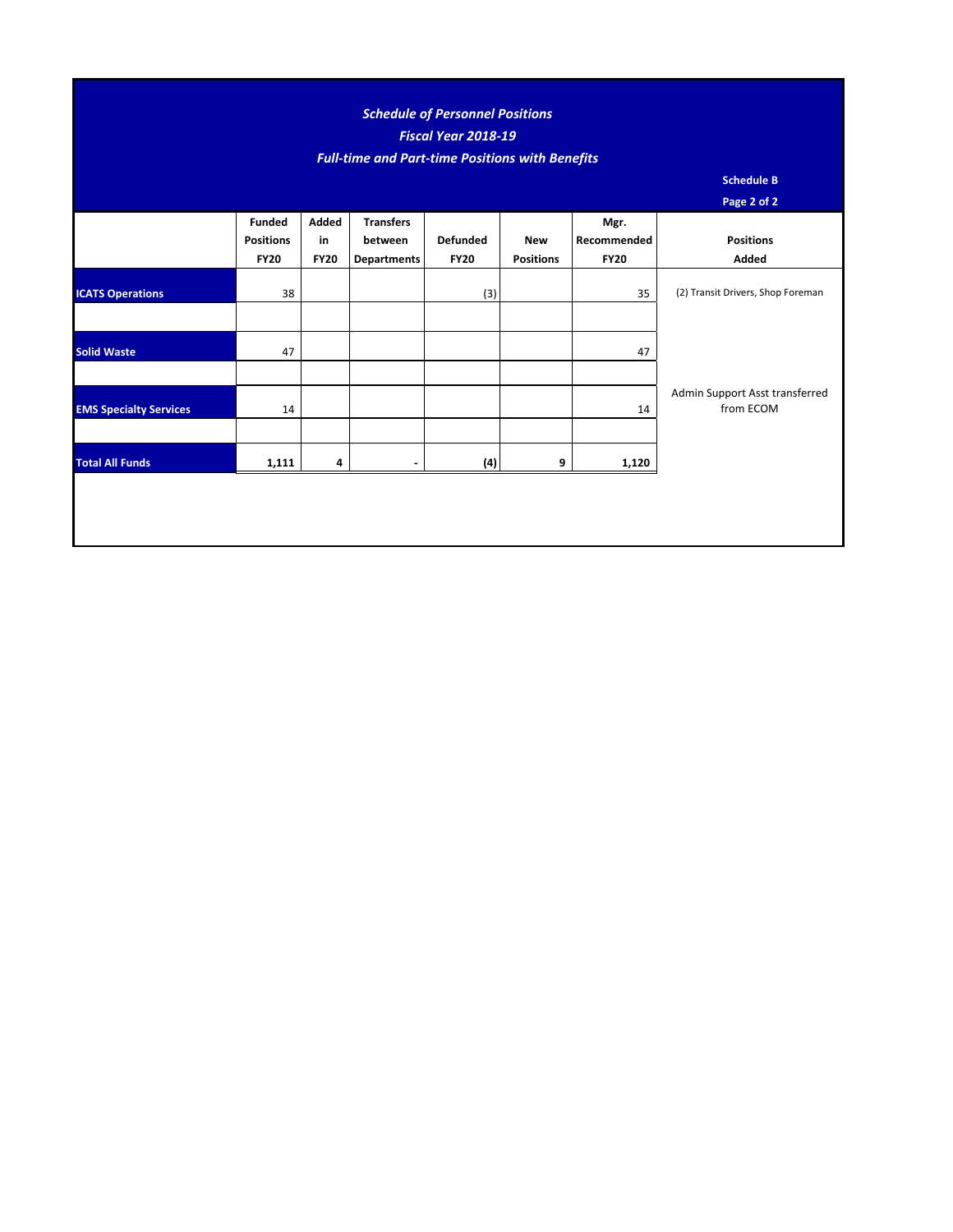*Fiscal Year 2020-21*

|                                           | Departmental | Manager     | <b>Board</b>             |
|-------------------------------------------|--------------|-------------|--------------------------|
|                                           | Request      | Recommended | <b>Approved</b>          |
| <b>Human Resources</b>                    |              |             |                          |
| Copier                                    | 5,300        | 5,300       |                          |
| Desk                                      | 1,400        |             |                          |
| Desktop Computer, Software, Printer       | 3,500        | 3,500       |                          |
|                                           | 10,200       | 8,800       |                          |
| <b>Elections</b>                          |              |             |                          |
| <b>Voting Equipment</b>                   | 42,500       | 42,500      |                          |
|                                           | 42,500       | 42,500      | $\blacksquare$           |
| <b>Tax Assessor</b>                       |              |             |                          |
| Sport Utility Vehicle                     | 29,876       | 29,876      |                          |
|                                           | 29,876       | 29,876      |                          |
| <b>Mapping</b>                            |              |             |                          |
| Plotter Scanner                           | 15,000       | 15,000      |                          |
| Desktop Computer                          | 1,475        |             |                          |
|                                           | 16,475       | 15,000      |                          |
| <b>Information Systems Management</b>     |              |             |                          |
| County replacement equip                  | 41,840       |             |                          |
| Will purchase with funds rolled from FY20 | 41,840       |             |                          |
| <b>Facility Services</b>                  |              |             |                          |
| <b>Used Excavator</b>                     | 60,000       |             |                          |
| Floor Scrubber                            | 3,800        |             |                          |
| 6" Jointer                                | 1,200        | 1,200       |                          |
| Edger                                     | 3,500        |             |                          |
| Trane HVAC Computers (2)                  | 3,000        | 3,000       |                          |
| Full Size, Single Cab 4x4 Truck           | 35,900       |             |                          |
| Full Size, Crew Cab 4x4 Truck             | 39,300       | 39,300      |                          |
|                                           | 146,700      | 43,500      |                          |
| <b>FS Buildings</b>                       |              |             |                          |
| <b>Elections</b>                          |              |             |                          |
| Fire Alarm System                         | 10,000       | 10,000      |                          |
|                                           | 10,000       | 10,000      |                          |
| <b>Parks</b>                              |              |             |                          |
| Heavyduty Trashcans (4)                   | 4,000        | 4,000       |                          |
|                                           | 4,000        | 4,000       | $\overline{\phantom{0}}$ |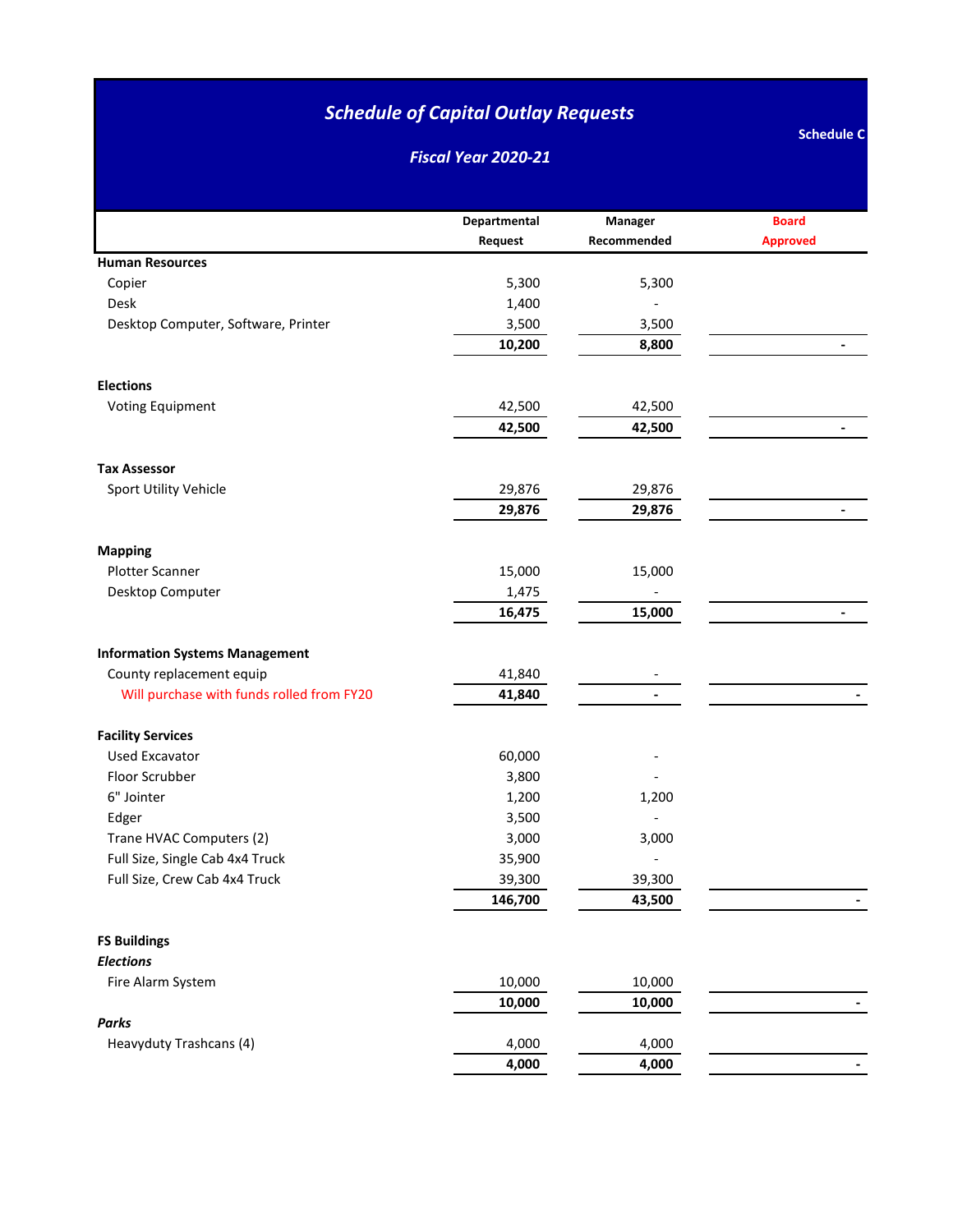*Fiscal Year 2020-21*

|                                             | Departmental | Manager     | <b>Board</b>    |
|---------------------------------------------|--------------|-------------|-----------------|
|                                             | Request      | Recommended | <b>Approved</b> |
|                                             |              |             |                 |
| <b>Vehicle Services</b>                     |              |             |                 |
| (2) Vehicle Lifts                           | 18,000       | 18,000      |                 |
|                                             | 18,000       | 18,000      |                 |
|                                             |              |             |                 |
| <b>Courts</b>                               | 12,000       |             |                 |
| Security System for District Court Chambers |              |             |                 |
| L-shaped desk (3)                           | 7,200        |             |                 |
|                                             | 19,200       |             |                 |
| <b>General Governmental</b>                 |              |             |                 |
| Land & Land Improvement                     | 20,000       | 20,000      |                 |
| <b>Emergency replacements</b>               | 40,000       | 40,000      |                 |
|                                             | 60,000       | 60,000      |                 |
|                                             |              |             |                 |
| <b>Law Enforcement</b>                      |              |             |                 |
| (26) Marked patrol cars                     | 936,000      | 936,000     |                 |
| (5) Unmarked patrol cars                    | 180,000      | 180,000     |                 |
| (2) Used Vehicles                           | 14,000       | 14,000      |                 |
| (26) In-Car camera for marked patrol cars   | 159,900      | 159,900     |                 |
| Interview Room System                       | 16,000       | 16,000      |                 |
| Security camera system                      | 16,000       | 16,000      |                 |
| (2) Patrol K-9                              | 24,000       | 24,000      |                 |
| X-Ray Imager                                | 50,000       | 50,000      |                 |
| (15) Dual band walkies cut 7                | 102,000      | 54,400      |                 |
| (2) K9 Vehicle Inserts                      | 11,800       | 11,800      |                 |
| (31) Vehicle radios                         | 194,700      | 194,700     |                 |
| <b>CID Workstation</b>                      | 5,900        | 5,900       |                 |
| <b>Forensic Workstation</b>                 | 11,000       | 11,000      |                 |
| (2) Ballistic Shields                       | 8,000        | 8,000       |                 |
| Mailroom Box Compartments                   | 7,000        | 7,000       |                 |
| (12) Tasers cut 7                           | 21,600       | 9,000       |                 |
| (26) LED Light Bars                         | 48,100       | 48,100      |                 |
| Desk Workstation                            | 21,000       | 21,000      |                 |
| <b>SERT Vest Replacements</b>               | 77,000       | 77,000      |                 |
| (12) AEDs cut 7                             | 20,100       | 8,375       |                 |
| (26) MDTs                                   | 98,800       | 98,800      |                 |
| (6) Laptops                                 | 10,800       | 10,800      |                 |
|                                             | 2,033,700    | 1,961,775   |                 |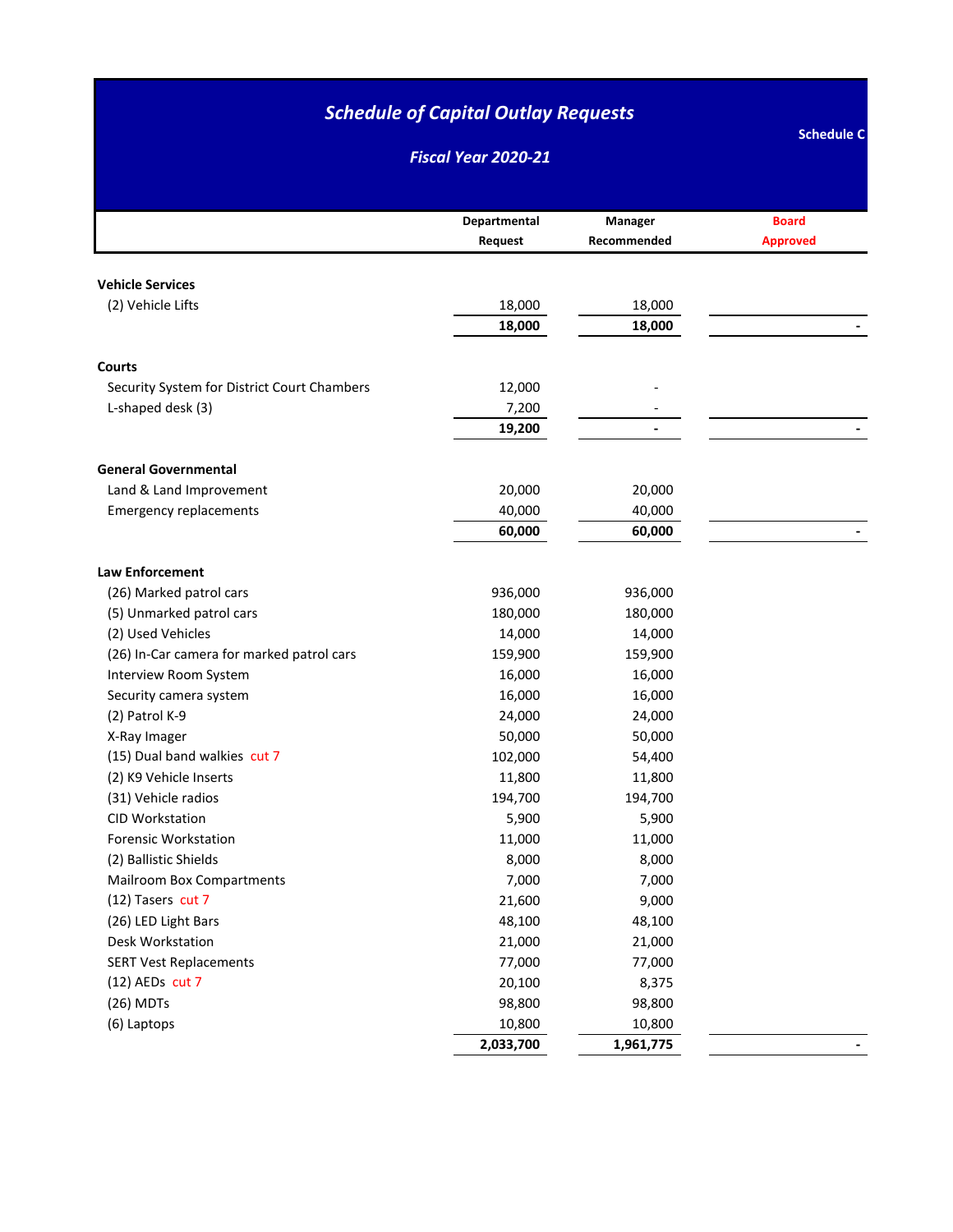*Fiscal Year 2020-21*

|                                            |     | Departmental   | Manager<br>Recommended | <b>Board</b>    |
|--------------------------------------------|-----|----------------|------------------------|-----------------|
|                                            |     | Request        |                        | <b>Approved</b> |
| Jail                                       |     |                |                        |                 |
| (2) Marked patrol car                      |     | 72,000         | 72,000                 |                 |
| (2) Vehicle radios                         |     | 11,800         | 11,800                 |                 |
| (2) In-car Cameras                         |     | 12,900         | 12,900                 |                 |
| Copier                                     |     | 13,000         | 13,000                 |                 |
| $(2)$ AEDs                                 |     | 1,675          | 1,675                  |                 |
| (4) Dual band walkies                      |     | 27,200         | 27,200                 |                 |
| Live Scan Station                          |     | 29,250         | 29,250                 |                 |
| (2) LED Light Bars                         |     | 3,700          | 3,700                  |                 |
| (4) Tasers                                 |     | 7,200          | 7,200                  |                 |
| <b>Tray Drying Rack</b>                    |     | 4,750          | 4,750                  |                 |
| (2) Restraint Chairs                       |     | 6,400          | 6,400                  |                 |
| (3) Laptops                                |     | 5,400          | 5,400                  |                 |
|                                            |     | 195,275        | 195,275                |                 |
| <b>Animal Services</b>                     |     |                |                        |                 |
|                                            |     |                |                        |                 |
| (2) Dog boxes                              |     | 35,000         | 35,000                 |                 |
| (2) Safety lights for New Trucks<br>Tablet |     | 3,000          | 3,000                  |                 |
| <b>Meraki Access Points</b>                |     | 1,610<br>1,056 | 1,610<br>1,056         |                 |
| (2) Full Size, Extended Cab 4x4            |     | 75,000         | 75,000                 |                 |
| Mini Van                                   |     | 23,696         |                        |                 |
|                                            |     | 139,362        | 115,666                |                 |
|                                            |     |                |                        |                 |
| <b>ECOM</b>                                |     |                |                        |                 |
| (4) Consolettes                            |     | 33,000         |                        |                 |
| <b>Computer Workstation</b>                |     | 1,620          |                        |                 |
| (2) Mini Computers                         |     | 1,330          |                        |                 |
|                                            |     | 35,950         |                        |                 |
| <b>EMS</b>                                 |     |                |                        |                 |
| (2) Lumify Ultrasound Machines             |     | 14,000         | 14,000                 |                 |
| <b>SIMVS Simulation Platform</b>           |     | 5,000          | 5,000                  |                 |
| (2) Airway Management Manikin              |     | 5,000          | 5,000                  |                 |
| (2) In-Motion Hardware                     |     | 6,000          | 6,000                  |                 |
| <b>Net Motion</b>                          |     | 1,200          |                        |                 |
| (3) Ambulance                              | CIP | 585,000        | 585,000                |                 |
|                                            |     | 616,200        | 615,000                |                 |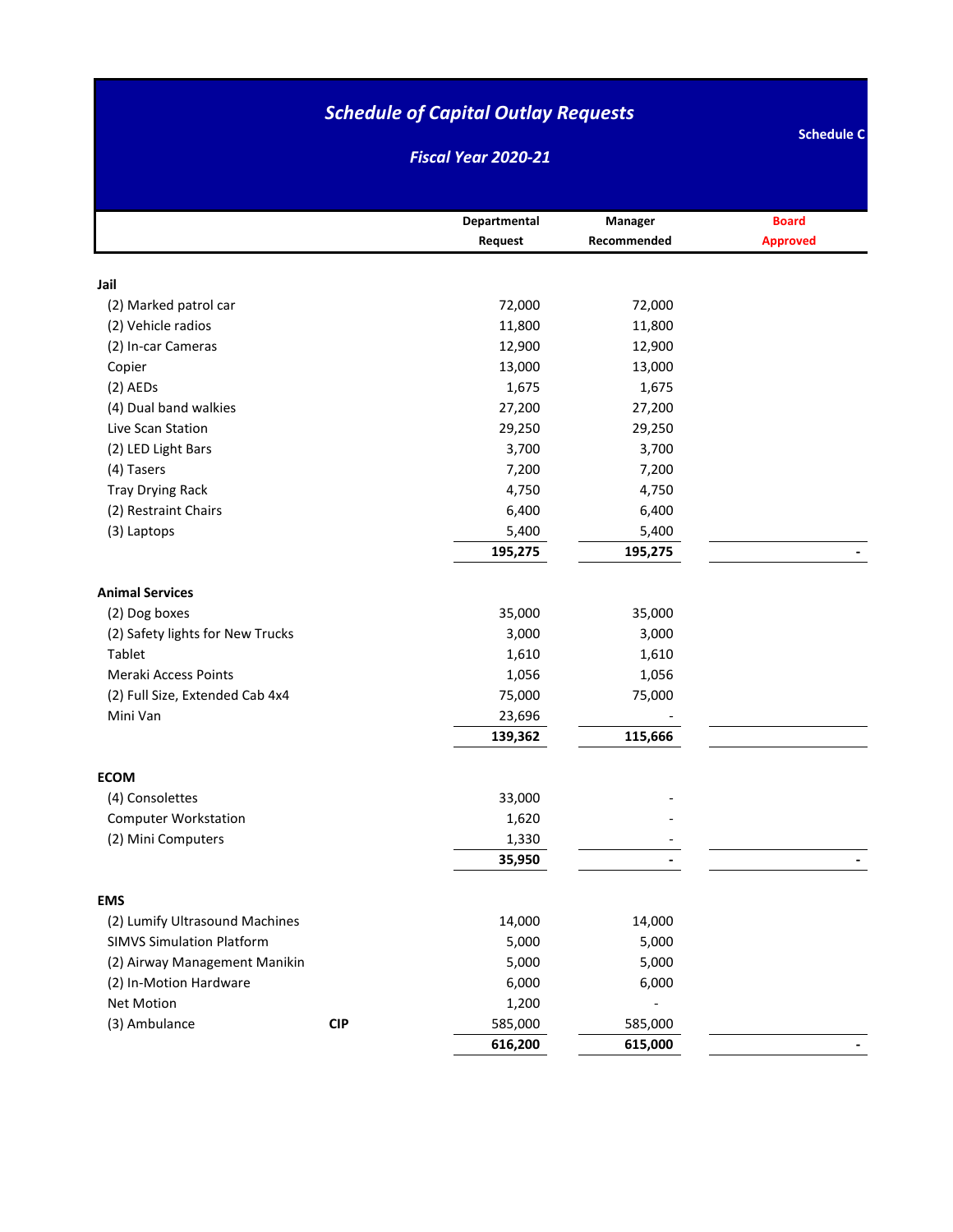*Fiscal Year 2020-21*

|                                    | Departmental | Manager        | <b>Board</b>    |
|------------------------------------|--------------|----------------|-----------------|
|                                    | Request      | Recommended    | <b>Approved</b> |
|                                    |              |                |                 |
| <b>Fire Marshal</b>                |              |                |                 |
| Tablet computer                    | 1,900        |                |                 |
| Tablet accessories                 | 1,500        |                |                 |
| <b>Turnout Gear</b>                | 1,800        |                |                 |
| Vehicle accessories                | 7,800        |                |                 |
| Full Size, Crew Cab 4x4 Truck      | 35,000       |                |                 |
|                                    | 48,000       | $\blacksquare$ |                 |
|                                    |              |                |                 |
| <b>Emergency Management</b>        |              |                |                 |
| (3) APX 8500 Mobile Radio          | 15,675       | 8,675          |                 |
| Vehicle accessories                | 6,600        |                |                 |
| ID Card Printer - Grant Funded     | 1,000        | 1,000          |                 |
| Desktop Computer                   | 1,475        |                |                 |
| <b>Full Size Truck</b>             | 32,000       |                |                 |
|                                    | 56,750       | 9,675          |                 |
| <b>Building Standards Division</b> |              |                |                 |
| <b>BlueBeam Software</b>           | 1,898        | 1,898          |                 |
| (3) Full Size, Club Cab 4x4 Truck  | 99,000       | 99,000         |                 |
|                                    | 100,898      | 100,898        |                 |
|                                    |              |                |                 |
| <b>Planning &amp; Enforcement</b>  |              |                |                 |
| Desktop Computer                   | 2,660        | 1,330          |                 |
| 3/4 Ton 4x4 Pickup                 | 30,778       | 30,778         |                 |
|                                    | 33,438       | 32,108         |                 |
| <b>Social Services</b>             |              |                |                 |
| Phone System Upgrade               | 40,500       | 40,500         |                 |
| (14) POE Switches                  | 68,600       | 68,600         |                 |
| (2) Copiers                        | 6,000        | 6,000          |                 |
| (3) Network Printers               | 3,600        | 3,600          |                 |
| Network Video Recorder             | 1,900        | 1,900          |                 |
| <b>Active Directory Server</b>     | 8,000        | 8,000          |                 |
| Mini Van                           | 25,000       | 25,000         |                 |
|                                    | 153,600      | 153,600        |                 |
|                                    |              |                |                 |
| Library                            |              |                |                 |
| (6) Laptops cut to 2               | 7,800        | 2,600          |                 |
| Printer                            | 1,250        | 1,250          |                 |
|                                    | 9,050        | 3,850          |                 |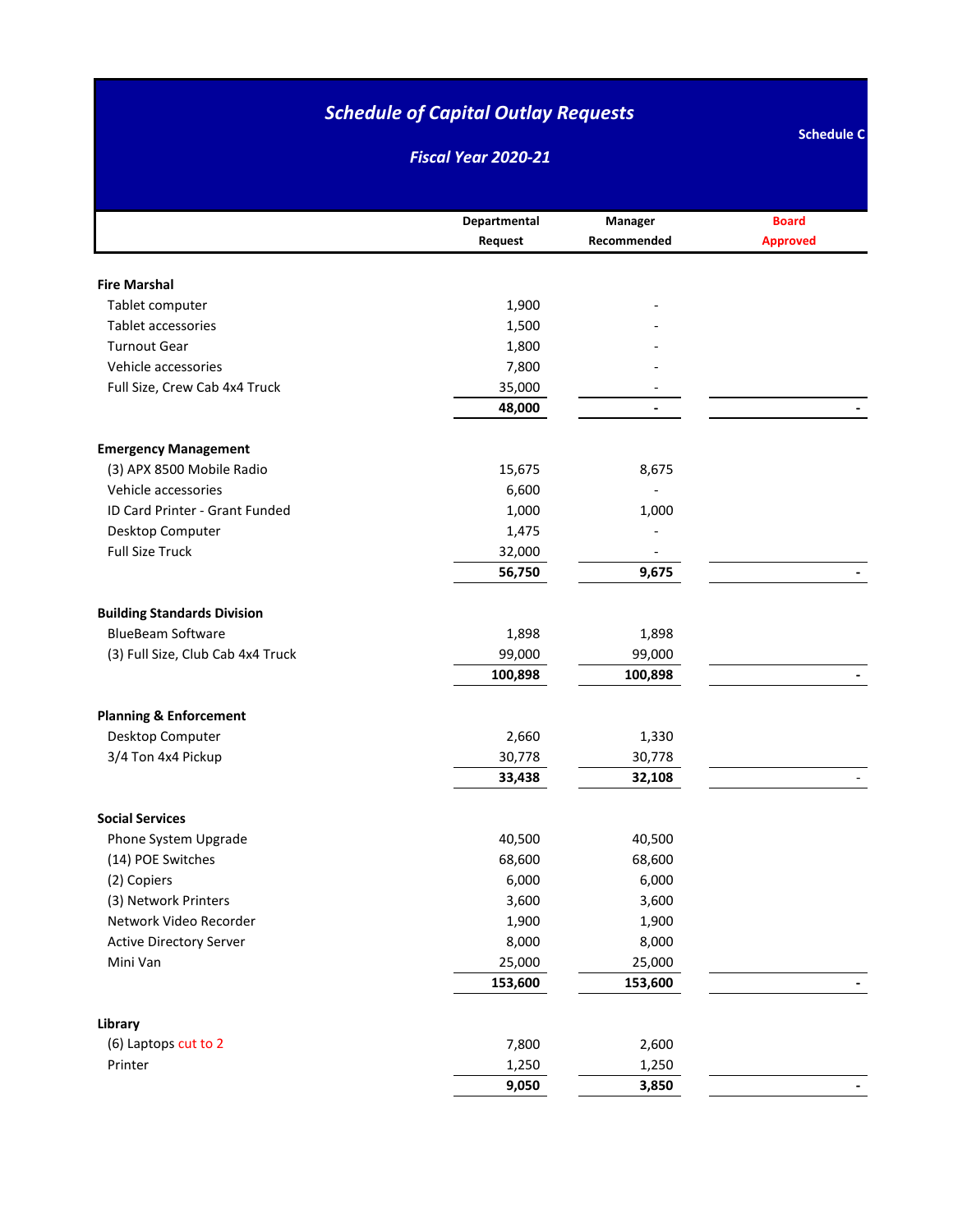*Fiscal Year 2020-21*

|                                                     | Departmental | Manager     | <b>Board</b>             |
|-----------------------------------------------------|--------------|-------------|--------------------------|
|                                                     | Request      | Recommended | <b>Approved</b>          |
|                                                     |              |             |                          |
| Health                                              |              |             |                          |
| Nitrous/Oxygen Manifold                             | 6,400        | 6,400       |                          |
| Desk System                                         | 3,500        | 3,500       |                          |
| Colpscope                                           | 4,600        | 4,600       |                          |
| (6) Cisco switches                                  | 25,500       | 25,500      |                          |
| (2) Mid-Size 4x4 Truck                              | 66,000       |             |                          |
|                                                     | 106,000      | 40,000      |                          |
| <b>Parks and Recreation</b>                         |              |             |                          |
| Ball Field Conditioner \$19,500 carryover from FY20 | 20,000       | 500         |                          |
| (2) Soccer goal sets                                | 4,800        | 4,800       |                          |
| Pull-Behind Fertilizer Spreader                     | 1,050        | 1,050       |                          |
| Pull-Behind Aerator                                 | 2,500        | 2,500       |                          |
| Walk-Behind Tiller                                  | 1,100        | 1,100       |                          |
| Rugged Laptop                                       | 2,750        |             |                          |
| <b>Net Motion</b>                                   | 1,350        | 1,350       |                          |
| <b>Full Size Truck</b>                              | 34,000       |             |                          |
|                                                     | 67,550       | 11,300      |                          |
|                                                     |              |             |                          |
| <b>Recreation Center</b>                            |              |             |                          |
| Public Address System                               | 2,000        | 2,000       |                          |
|                                                     | 2,000        | 2,000       |                          |
|                                                     |              |             |                          |
| <b>Total General Fund</b>                           | 3,996,564    | 3,472,823   |                          |
|                                                     |              |             |                          |
|                                                     |              |             |                          |
| <b>Transportation Services</b>                      |              |             |                          |
| <b>SNAP Diagnostic Scan Tool</b>                    | 3,200        | 3,200       |                          |
| (3) Light Transit Vehicles                          | 410,004      | 410,004     |                          |
| <b>Total Transportation Fund</b>                    | 413,204      | 413,204     |                          |
|                                                     |              |             |                          |
| <b>Emergency 911</b>                                |              |             |                          |
| Console                                             | 56,000       | 56,000      |                          |
| Furniture                                           | 3,000        | 3,000       |                          |
| Monitor & PC Mount Replacements                     | 17,000       | 17,000      |                          |
| <b>Total Emergency 911 Fund</b>                     | 76,000       | 76,000      | $\overline{\phantom{0}}$ |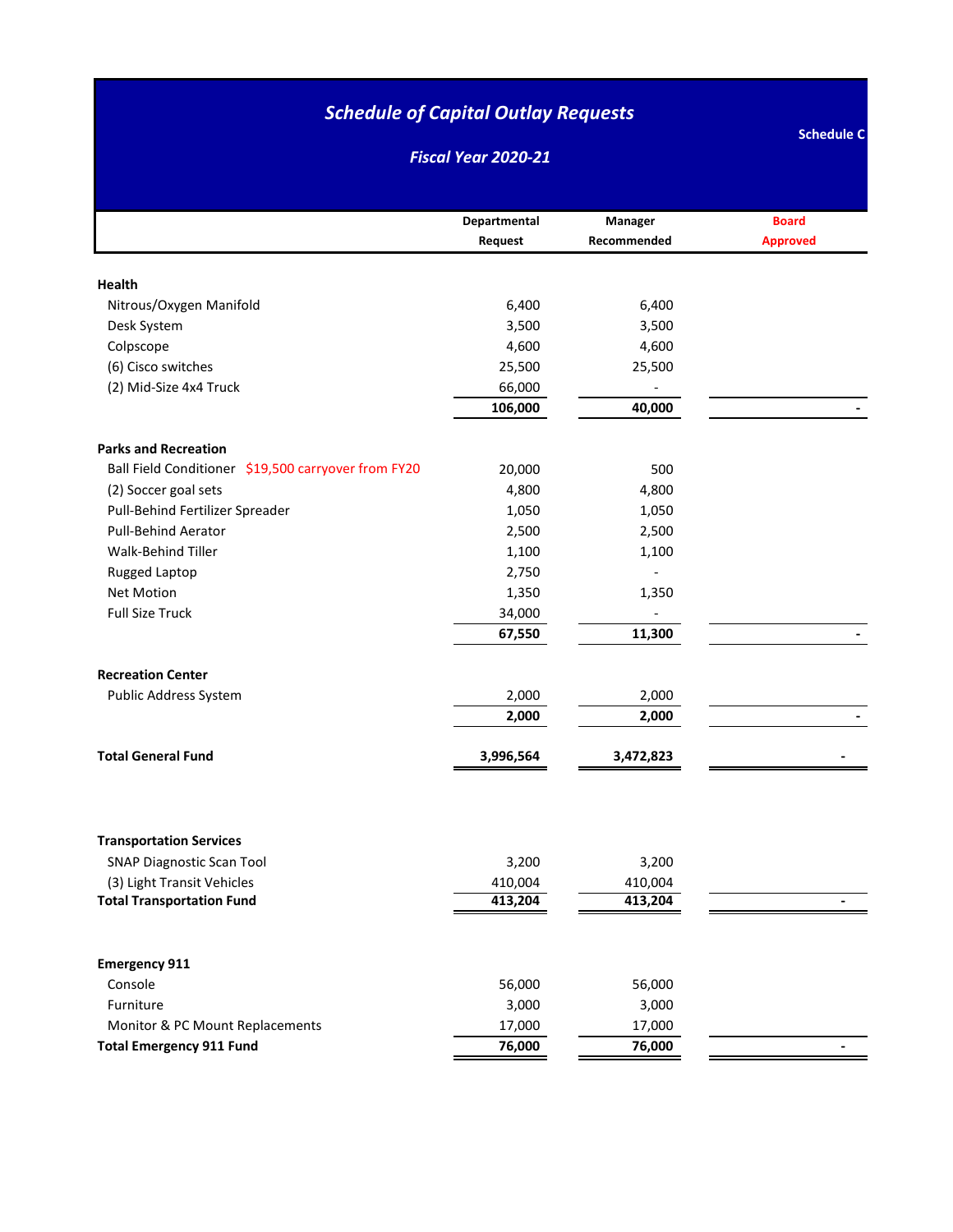*Fiscal Year 2020-21*

|                                                                            | Departmental    | Manager         | <b>Board</b>    |
|----------------------------------------------------------------------------|-----------------|-----------------|-----------------|
|                                                                            | Request         | Recommended     | <b>Approved</b> |
| <b>Solid Waste Disposal Facility Fund</b>                                  |                 |                 |                 |
| <b>Statesville Facility</b>                                                |                 |                 |                 |
| Dev Landfill Entrance/Scale                                                | 300,000         | 300,000         |                 |
| <b>Utility Tractor</b>                                                     | 44,400          | 44,400          |                 |
| Angle Broom                                                                | 27,400          | 27,400          |                 |
| Backhoe                                                                    | 84,400          | 84,400          |                 |
| Portable Lighting                                                          | 12,500          | 12,500          |                 |
| <b>Track Loader</b>                                                        | 350,000         | 350,000         |                 |
| Crawler Dozer                                                              | 500,000         | 500,000         |                 |
| <b>Upgrate RTA</b>                                                         | 7,920           | 7,920           |                 |
| <b>Bagger Attachment for Mower</b>                                         | 3,850           | 3,850           |                 |
| <b>Auto-Email Module for WasteWorks</b>                                    | 2,145           | 2,145           |                 |
| (3) Tablets                                                                | 3,949           | 3,949           |                 |
| LaserJet Printer                                                           | 1,972           | 1,972           |                 |
| Full Size, Extended Cab 4x4 Truck                                          | 44,874          | 44,874          |                 |
| Full Size, Standard Cab 4x4 Truck                                          | 38,076          | 38,076          |                 |
|                                                                            | 1,421,486       | 1,421,486       |                 |
| <b>Mooresville Facility</b><br>(10) Roll Off Boxes<br>Audio Control Module | 69,500<br>1,560 | 69,500<br>1,560 |                 |
|                                                                            | 71,060          | 71,060          |                 |
|                                                                            |                 |                 |                 |
| <b>Union Grove Facility</b>                                                |                 |                 |                 |
| Backhoe                                                                    | 84,400          | 84,400          |                 |
|                                                                            | 84,400          | 84,400          | $\overline{a}$  |
|                                                                            |                 |                 |                 |
| <b>Central Facility</b>                                                    |                 |                 |                 |
| Backhoe                                                                    | 84,400          | 84,400          |                 |
|                                                                            | 84,400          | 84,400          |                 |
|                                                                            |                 |                 |                 |
| <b>West Iredell Facility</b>                                               |                 |                 |                 |
| Backhoe                                                                    | 84,400          | 84,400          |                 |
|                                                                            | 84,400          | 84,400          |                 |
|                                                                            |                 |                 |                 |
| <b>Landfill Gas</b>                                                        |                 |                 |                 |
| <b>Blower/Flare Upgrade</b>                                                | 75,000          | 75,000          |                 |
| <b>Gas Collection System Expansion</b>                                     | 400,000         | 400,000         |                 |
| Wellfield Development                                                      | 50,000          | 50,000          |                 |
| Portable Generator                                                         | 2,000           | 2,000           |                 |
|                                                                            | 527,000         | 527,000         |                 |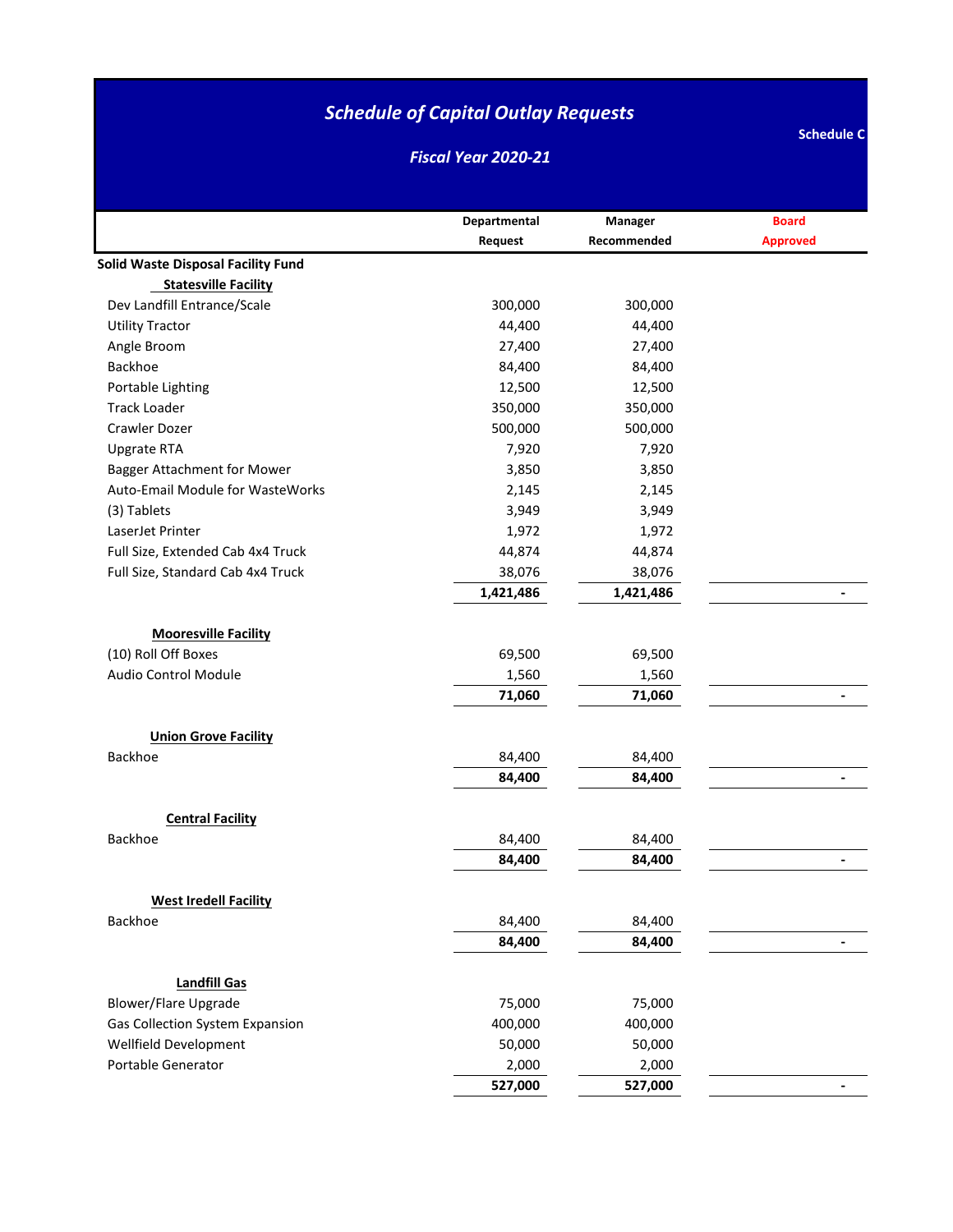#### *Fiscal Year 2020-21*

|                                                | Departmental<br>Request | Manager<br>Recommended | <b>Board</b><br><b>Approved</b> |
|------------------------------------------------|-------------------------|------------------------|---------------------------------|
|                                                |                         |                        |                                 |
| <b>Total for Solid Waste Disposal Facility</b> | 2,272,746               | 2,272,746              |                                 |
| <b>Emergency Specialty Services</b>            |                         |                        |                                 |
| Quick Response Vehicle                         | 50,000                  | 50,000                 |                                 |
| <b>Total Emergency Specialty Services</b>      | 50,000                  | 50,000                 |                                 |
| <b>Total All Funds</b>                         | 6,808,514               | 6,284,773              |                                 |

**Cut all funds 523,741**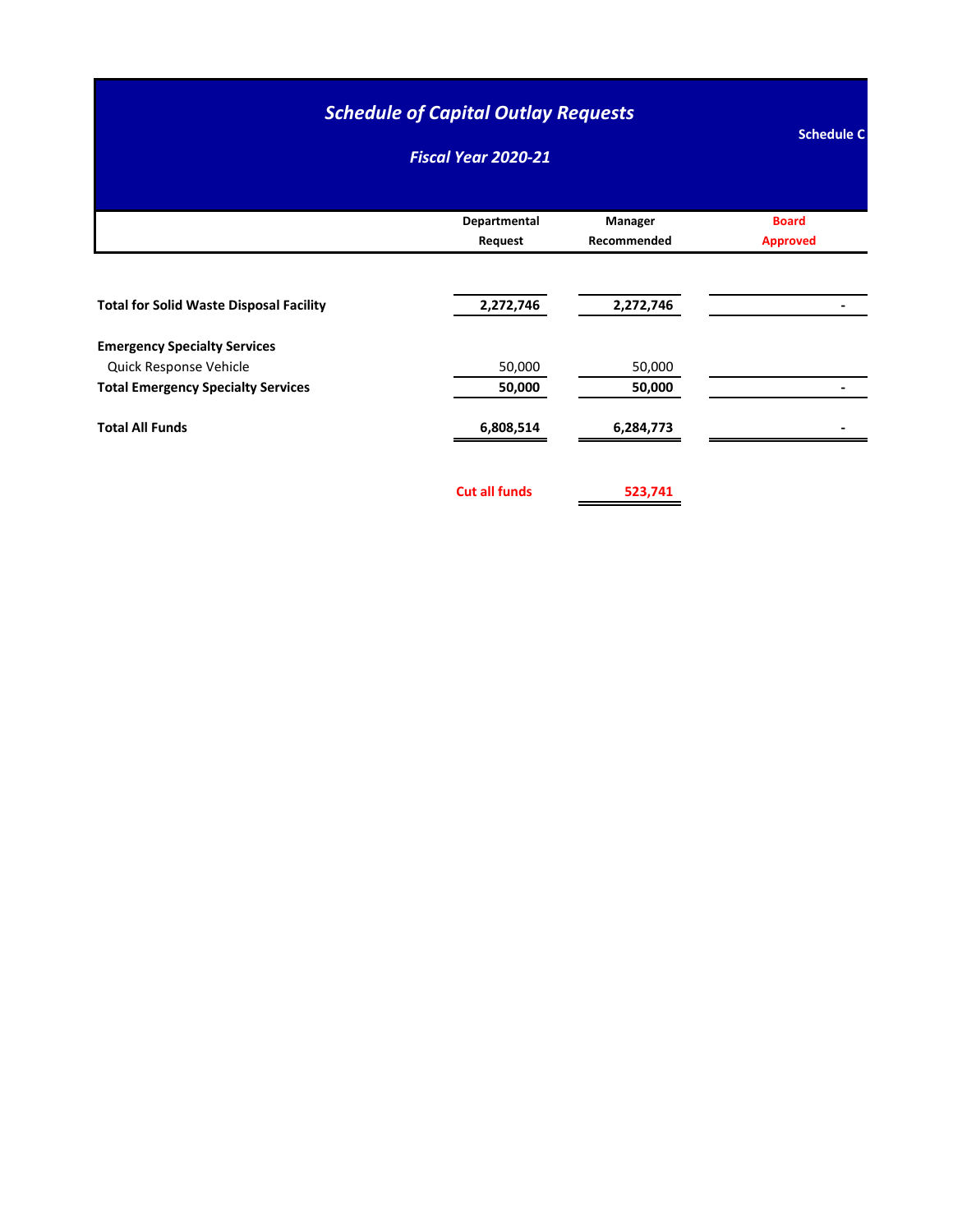## *General Fund Expenditures by Service Type*

*Fiscal Year 2020-21*

|                                    | <b>FY20</b>   |         | <b>FY21 Manager's Recommendation</b> | FY20/FY21                  |                   |         |           |
|------------------------------------|---------------|---------|--------------------------------------|----------------------------|-------------------|---------|-----------|
| <b>Expenditures</b>                | Adopted       | %       | <b>Requests</b>                      | Additions/<br>(Reductions) | Mgr. Recomm.      | %       | Inc (Dec) |
|                                    |               |         |                                      |                            |                   |         |           |
| <b>General Government</b>          | 20,593,205    | 9.25%   | \$<br>18,878,148                     | \$<br>(163, 354)           | \$<br>18,714,794  | 8.12%   | $-9.12%$  |
| <b>Public Safety</b>               | 45,547,554    | 20.46%  | 50,388,687                           | (1,030,775)                | 49,357,912        | 21.43%  | 8.37%     |
| <b>Bldg &amp; Land Development</b> |               |         |                                      |                            |                   |         |           |
| Register of Deeds (65%)            | 562,733       | 0.25%   | 488,786                              |                            | 488,786           | 0.21%   | $-13.14%$ |
| <b>Building Standards</b>          | 2,442,785     | 1.10%   | 2,730,052                            | (24, 348)                  | 2,705,704         | 1.17%   | 10.76%    |
| Planning & Erosion Control         | 824,425       | 0.37%   | 1,316,414                            | (85, 800)                  | 1,230,614         | 0.53%   | 49.27%    |
| <b>Central Permitting</b>          | 514,891       | 0.23%   | 461,573                              | (7, 413)                   | 454,160           | 0.20%   | $-11.79%$ |
| <b>Building Standards Center</b>   | 75,338        | 0.03%   | 89,057                               | (322)                      | 88,735            | 0.04%   | 17.78%    |
| On-site Wastewater                 | 991,577       | 0.45%   | 1,082,138                            | (74, 665)                  | 1,007,473         | 0.44%   | 1.60%     |
| Cooperative Extension              | 377,913       | 0.17%   | 404,592                              | (12, 675)                  | 391,917           | 0.17%   | 3.71%     |
| <b>Human Services</b>              | 32,322,619    | 14.52%  | 33,044,363                           | (197, 844)                 | 32,846,519        | 14.26%  | 1.62%     |
| Education                          | 103,741,884   | 46.59%  | 97,951,708                           | 4,057,004                  | 102,008,712       | 44.28%  | $-1.67%$  |
| Debt Service                       | 2,220,310     | 1.00%   | 2,372,397                            |                            | 2,372,397         | 1.03%   | 6.85%     |
| <b>Cultural &amp; Recreational</b> | 5,596,354     | 2.51%   | 7,494,809                            | (1,624,490)                | 5,870,319         | 2.55%   | 4.90%     |
| <b>Transfers to Other Funds</b>    | 349,603       | 0.16%   | 974,603                              | (150,000)                  | 824,603           | 0.36%   | 135.87%   |
| Capital Improvement Fund           | 6,494,801     | 2.92%   | 3,653,500                            | 4,515,658                  | 8,169,158         | 3.55%   | 25.78%    |
| Capital Reserve                    |               | 0.00%   | 4,293,114                            | (467, 617)                 | 3,825,497         | 1.66%   | 100.00%   |
|                                    | \$222,655,992 | 100.00% | \$.<br>225,623,941                   | 4,733,359<br>\$            | 230,357,300<br>\$ | 100.00% | 3.46%     |

**Schedule D**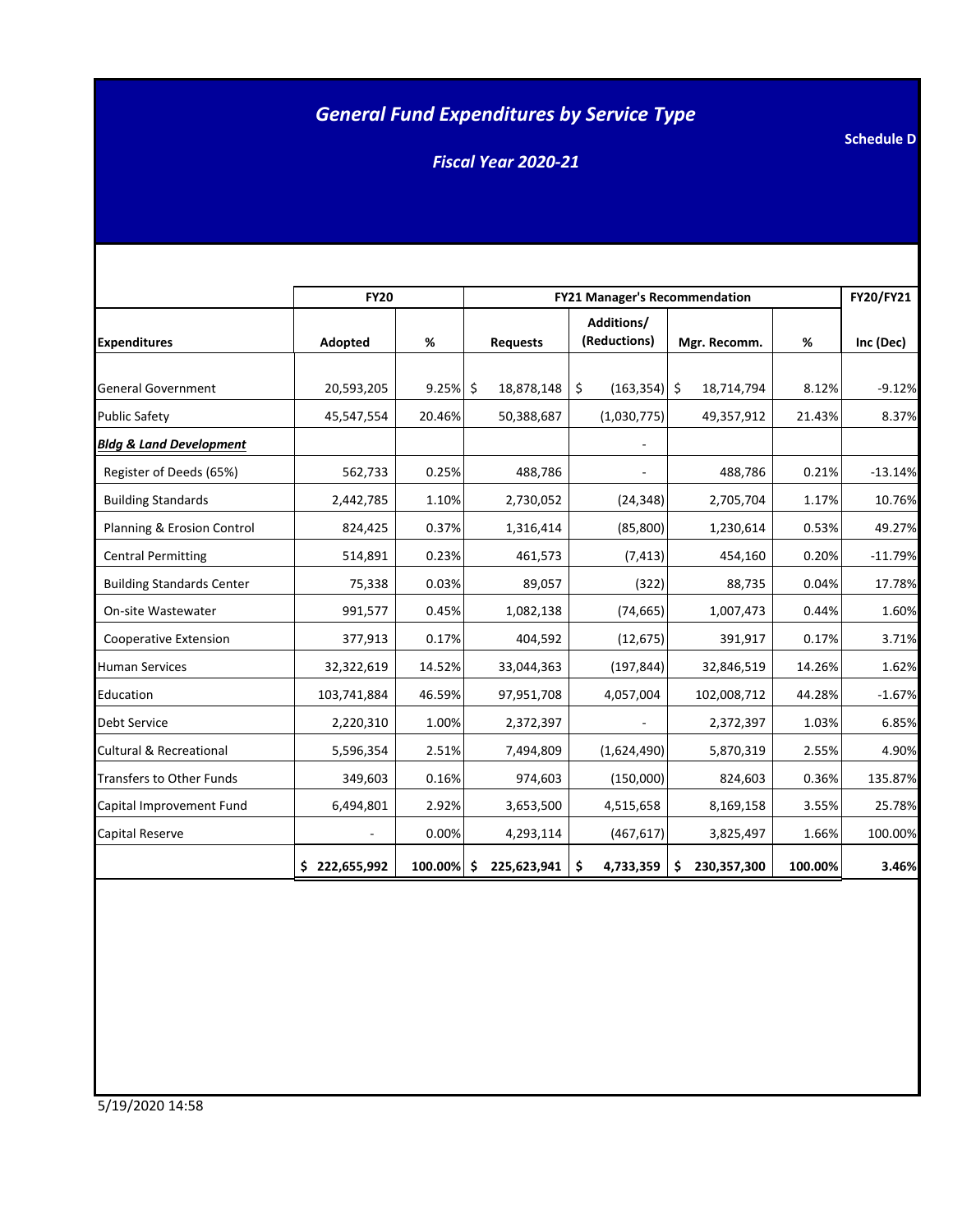| <b>General Fund Departments</b>        |                    |             |                          |                |                   |                   |              |                   |
|----------------------------------------|--------------------|-------------|--------------------------|----------------|-------------------|-------------------|--------------|-------------------|
|                                        |                    |             |                          |                |                   |                   |              | <b>Schedule E</b> |
|                                        |                    |             | <b>By Revenue Source</b> |                |                   |                   |              |                   |
|                                        |                    |             | Fiscal Year 2020-21      |                |                   |                   |              | Pg. 1 of 2        |
|                                        | <b>FY21</b>        |             |                          |                | <b>Restricted</b> |                   | <b>Net</b>   | % of              |
|                                        | <b>Recommended</b> | Fees        | <b>Sales</b>             | Fund           |                   | <b>Restricted</b> | County       | County            |
|                                        | <b>Budget</b>      | Rents/Reimb | <b>Taxes</b>             | <b>Balance</b> | Grants            | Revenue           | <b>Funds</b> | Funds             |
| Administration                         | 724,160            |             |                          |                |                   |                   | 724,160      | 0.39%             |
| Animal Services                        | 1,671,174          | 103,800     |                          |                |                   | 15,000            | 1,552,374    | 0.84%             |
| <b>Building Standards</b>              | 2,705,704          | 5,696,864   |                          |                |                   |                   | (2,991,160)  | $-1.63%$          |
| <b>Central Permitting</b>              | 454,160            |             |                          |                |                   |                   | 454,160      | 0.25%             |
| Cooperative Extension                  | 391,917            |             |                          |                |                   |                   | 391,917      | 0.21%             |
| <b>County Commissioners</b>            | 214,370            |             |                          |                |                   |                   | 214,370      | 0.12%             |
| Courts                                 | 587,175            | 258,000     |                          |                |                   |                   | 329,175      | 0.18%             |
| Debt Service                           | 2,372,397          |             |                          |                |                   |                   | 2,372,397    | 1.29%             |
| Economic Development                   | 2,383,730          |             |                          |                |                   |                   | 2,383,730    | 1.30%             |
| Elections                              | 658,218            | 510         |                          |                |                   |                   | 657,708      | 0.36%             |
| <b>Emergency Management</b>            | 317,662            |             |                          |                | 110,731           |                   | 206,931      | 0.11%             |
| EMS                                    | 10,199,658         | 4,721,743   |                          |                |                   |                   | 5,477,915    | 2.98%             |
| ECOM                                   | 3,484,865          |             |                          |                |                   |                   | 3,484,865    | 1.90%             |
| <b>Facility Services</b>               | 1,953,470          |             |                          |                |                   |                   | 1,953,470    | 1.06%             |
| Facility Services - Buildings          | 2,383,424          | 429,150     |                          |                |                   |                   | 1,954,274    | 1.06%             |
| Finance                                | 1,238,936          | 15,000      |                          |                |                   |                   | 1,223,936    | 0.67%             |
| Fire Marshal                           | 416,724            | 7,400       |                          |                |                   |                   | 409,324      | 0.22%             |
| General Governmental                   | 2,032,573          |             |                          |                |                   |                   | 2,032,573    | 1.11%             |
| Health                                 | 9,455,409          | 2,628,600   |                          |                | 1,562,975         | 615,210           | 4,648,624    | 2.53%             |
| Human Resources                        | 747,365            |             |                          |                |                   |                   | 747,365      | 0.41%             |
| <b>Information Technology Services</b> | 1,983,306          |             |                          |                |                   |                   | 1,983,306    | 1.08%             |
| Legal                                  | 111,000            |             |                          |                |                   |                   | 111,000      | 0.06%             |
| Library                                | 3,675,665          | 34,500      |                          |                | 158,753           |                   | 3,482,412    | 1.89%             |
| Partners Behavioral Healthcare         | 565,875            |             |                          |                |                   | 55,000            | 510,875      | 0.28%             |
| Planning                               | 1,230,614          | 421,500     |                          | 30,000         | 120,000           |                   | 659,114      | 0.36%             |
| <b>Rescue Squads</b>                   | 1,583,038          |             |                          |                |                   |                   | 1,583,038    | 0.86%             |
| Recreation & Parks                     | 1,226,851          | 302,987     |                          |                |                   |                   | 923,864      | 0.50%             |
| <b>Recreation Center</b>               | 340,624            | 334,770     |                          |                |                   |                   | 5,854        | 0.00%             |
| Register of Deeds                      | 751,978            | 2,722,500   |                          |                |                   | 126,750           | (2,097,272)  | -1.14%            |
| Schools                                | 100,689,513        |             | 9,210,833                |                |                   | 460,000           | 91,018,680   | 49.52%            |
| School Safety                          | 1,319,199          |             |                          |                |                   |                   | 1,319,199    | 0.72%             |
| Sheriff's Dept-Enforcement             | 19,139,814         | 1,617,750   |                          | 362,000        |                   | 45,500            | 17,114,564   | 9.31%             |
| Sheriff's Dept-Jail                    | 12,150,393         | 352,500     |                          |                |                   |                   | 11,797,893   | 6.42%             |
| <b>Social Services</b>                 | 23,428,641         |             |                          |                | 12,340,697        |                   | 11,087,944   | 6.03%             |
| <b>Special Appropriations</b>          | 706,582            |             |                          |                |                   |                   | 706,582      | 0.38%             |
| Tax Admin & Land Records               | 3,643,821          | 1,351,500   |                          | 75,000         |                   |                   | 2,217,321    | 1.21%             |
| Vehicle Services                       | 390,417            |             |                          |                |                   |                   | 390,417      | 0.21%             |
| Veterans Service                       | 207,620            |             |                          |                | 2,200             |                   | 205,420      | 0.11%             |
| Transfer to Other Funds                | 824,603            |             |                          |                |                   |                   | 824,603      | 0.45%             |
| Capital Improvement Fund               | 8,169,158          |             |                          | 250,000        |                   |                   | 7,919,158    | 4.31%             |
| Capital Reserve                        | 3,825,497          |             |                          |                |                   |                   | 3,825,497    | 2.08%             |
| FY21                                   | 230,357,300        | 20,999,074  | 9,210,833                | 717,000        | 14,295,356        | 1,317,460         | 183,817,577  | 100.00%           |
| <b>FY20</b>                            | 222,655,992        | 21,065,555  | 9,275,398                | 2,166,960      | 14,356,013        | 1,485,100         | 174,306,966  |                   |
| Inc (Decrease)                         | 7,701,308          |             |                          |                |                   |                   | 9,510,611    |                   |
|                                        |                    | (66, 481)   | (64,565)                 | (1,449,960)    | (60,657)          | (167, 640)        |              |                   |
| % Inc (Decrease)                       | 3.46%              | $-0.32%$    | $-0.70%$                 | $-66.91%$      | $-0.42%$          | $-11.29%$         | 5.46%        |                   |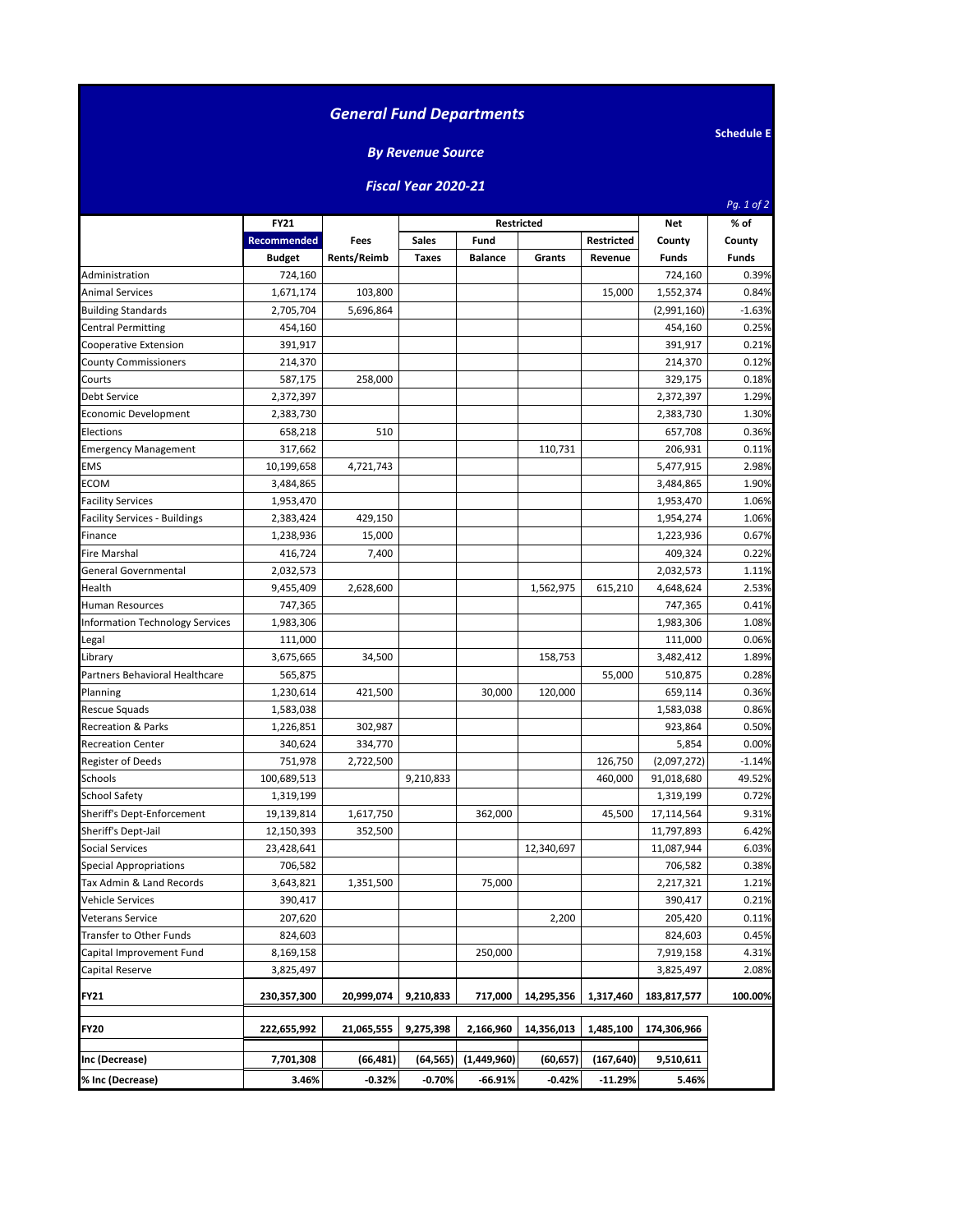|                            |                            |                          | <b>By Revenue Source</b> |                                  |                          |           |              |                |  |  |
|----------------------------|----------------------------|--------------------------|--------------------------|----------------------------------|--------------------------|-----------|--------------|----------------|--|--|
| <b>Fiscal Year 2020-21</b> |                            |                          |                          |                                  |                          |           |              |                |  |  |
|                            |                            |                          |                          |                                  |                          |           | <b>Net</b>   | Pg. 2 of 2     |  |  |
|                            | <b>FY21</b><br>Recommended | Fees                     | <b>Sales</b>             | Restricted<br>Fund<br>Restricted |                          |           |              | % of<br>County |  |  |
|                            | <b>Budget</b>              | Rents/Reimb              | <b>Taxes</b>             | <b>Balance</b>                   | Grants                   | Revenue   | <b>Funds</b> | <b>Funds</b>   |  |  |
| <b>FY20 Totals</b>         | 222,655,992                | 21,065,555               | 9,275,398                | 2,166,960                        | 14,356,013               | 1,485,100 | 174,306,966  |                |  |  |
| Schools                    | 103,741,884                | $\overline{\phantom{a}}$ | 9,275,398                | 900,000                          | $\overline{\phantom{a}}$ | 470,000   | 93,096,486   | 53.41%         |  |  |
| All Other                  | 118,914,108                | 21,065,555               | $\sim$                   | 1,266,960                        | 14,356,013               | 1,015,100 | 81,210,480   | 46.59%         |  |  |
| FY 21 Totals               | 230,357,300                | 20,999,074               | 9,210,833                | 717,000                          | 14,295,356               | 1,317,460 | 183,817,577  |                |  |  |
| Schools                    | 102,008,712                | $\overline{\phantom{a}}$ | 9,210,833                | $\blacksquare$                   | $\overline{\phantom{a}}$ | 460,000   | 92,337,879   | 50.23%         |  |  |
| % Increase (Decrease)      | $-2%$                      |                          | $-1%$                    |                                  |                          | $-2%$     | $-1%$        |                |  |  |
| All Other                  | 128,348,588                | 20,999,074               | $\sim$                   | 717,000                          | 14,295,356               | 857,460   | 91,479,698   | 49.77%         |  |  |
| % Increase (Decrease)      | 8%                         | 0%                       |                          | $-43%$                           | 0%                       | $-16%$    | 13%          |                |  |  |

5/19/2020 14:58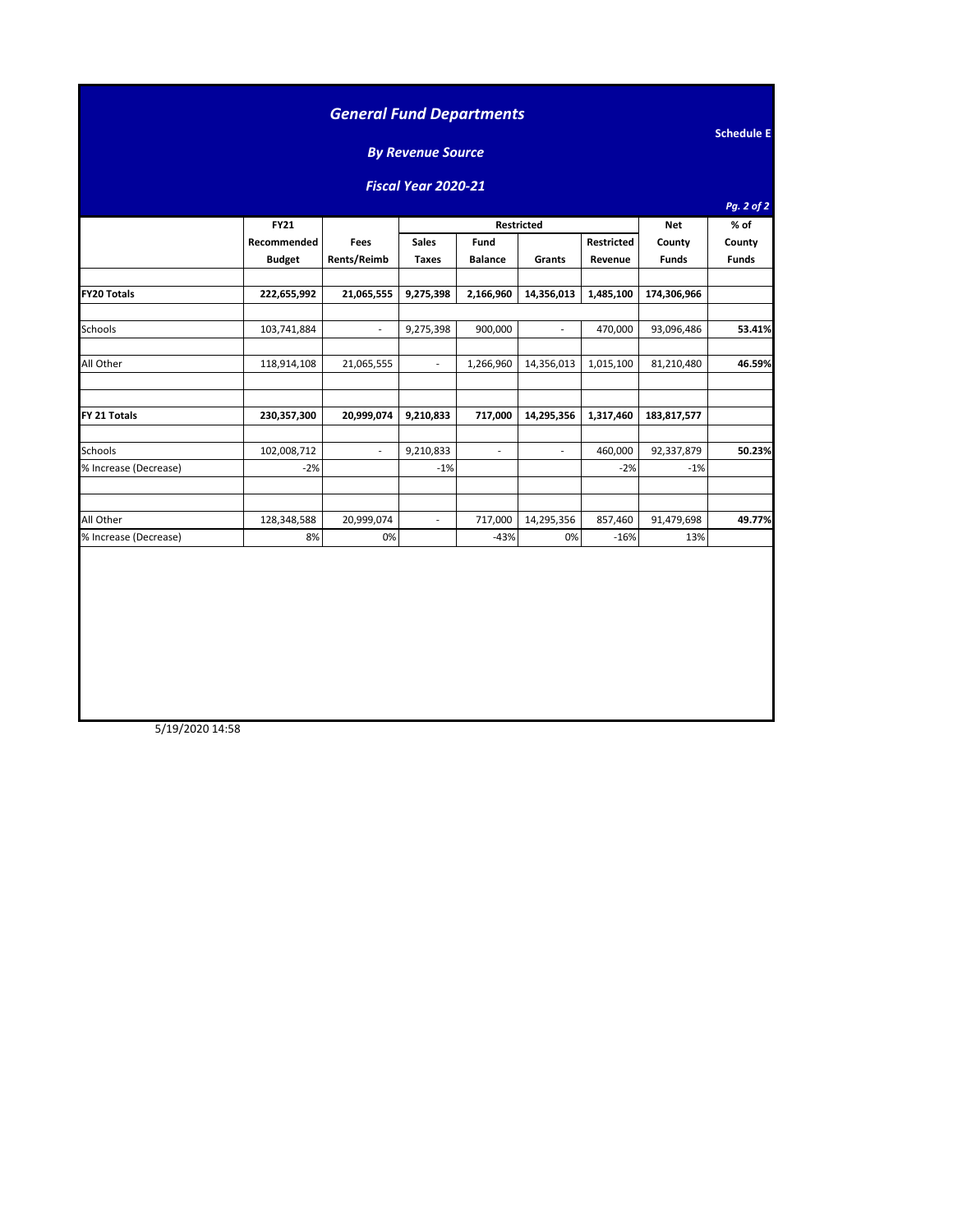

5/19/2020 14:58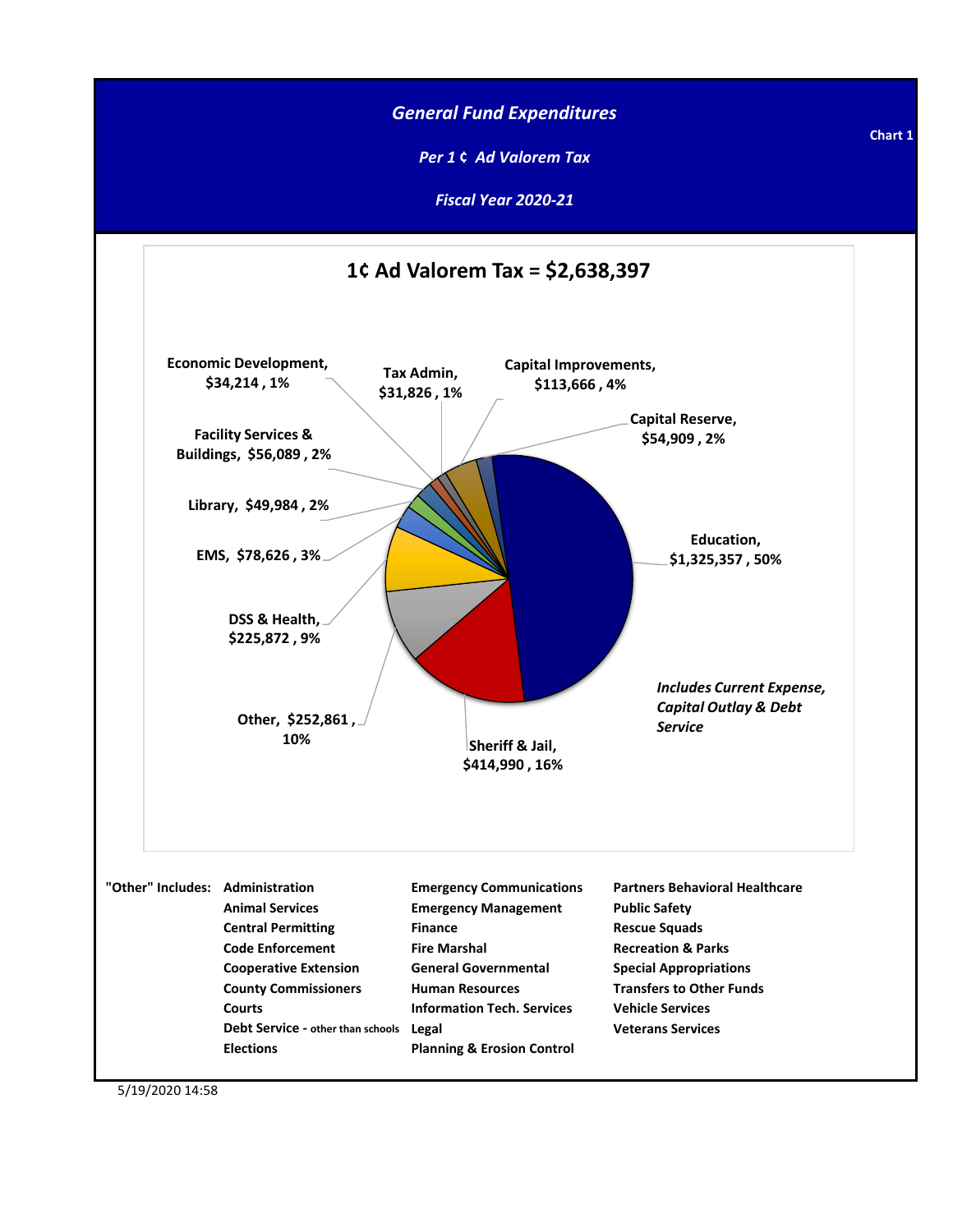#### *General Fund Expenditures*

**Schedule F**

#### *Fiscal Year 2020-21 Changes by Expenditure Type*

|                                               | Adopted<br>2019-20 | $%$ of<br>Total |    | Recommend<br>2020-21 | $%$ of<br>Total | % Change<br>by Type |
|-----------------------------------------------|--------------------|-----------------|----|----------------------|-----------------|---------------------|
| Salaries & Employee Benefits                  | \$<br>74,797,943   | 33.59%          | \$ | 76,735,663           | 33.31%          | $2.59%$ (A)         |
| <b>Operating Expenses</b>                     | 32,090,341         | 14.41%          |    | 33,533,447           | 14.56%          | 4.50%               |
| <b>Educational - Current Expense</b>          | 53,285,889         | 23.93%          |    | 62,729,218           | 27.23%          | 17.72%              |
| <b>Educational- Capital Outlay</b>            | 16,436,061         | 7.38%           |    | 10,934,953           | 4.75%           | $-33.47%$           |
| <b>Educational - Debt Service</b>             | 30,718,091         | 13.80%          |    | 27,025,342           | 11.73%          | $-12.02%$           |
| Educational - School Safety                   | 3,301,843          | 1.48%           |    | 1,319,199            | 0.57%           | $-60.05%$           |
| <b>Transfers to Other Funds</b>               | 219,603            | 0.10%           |    | 219,603              | 0.10%           | 0.00%               |
| Debt Service                                  | 2,220,310          | 1.00%           |    | 2,372,397            | 1.03%           | 6.85%               |
| Capital Outlay                                | 2,961,110          | 1.33%           |    | 2,887,823            | 1.25%           | $-2.47%$            |
| Capital Improvement Plan                      | 6,494,801          | 2.92%           |    | 8,169,158            | 3.55%           | 25.78%              |
| Capital Reserve                               |                    | 0.00%           |    | 3,825,497            | 1.66%           | 100.00%             |
| <b>Contributions to Capital Project Funds</b> | 130,000            | 0.06%           |    | 605,000              | 0.26%           | 365.38%             |
|                                               | 222,655,992        | 100%            | \$ | 230,357,300          | 100%            | 3.46%               |



5/19/2020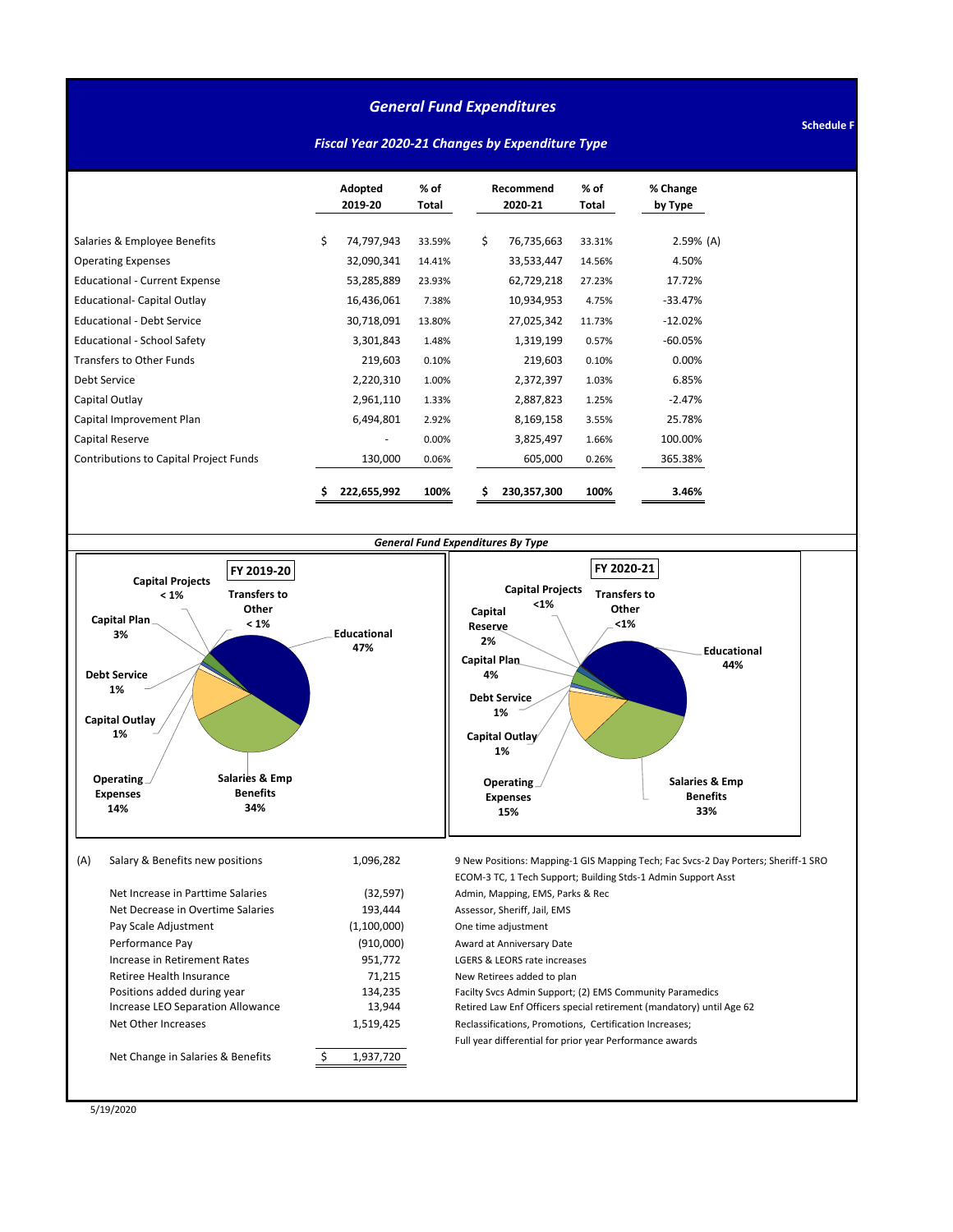### *General Fund Estimated Property Valuation*

*Fiscal Year 2020-21*

| <b>Schedule G</b> |  |
|-------------------|--|
|                   |  |
|                   |  |

|                                           |                  |                      | <b>Increase</b>   |       |
|-------------------------------------------|------------------|----------------------|-------------------|-------|
|                                           | 2019-20          | 2020-21              | (Decrease)        | %     |
| <b>Real Property Value</b>                | \$22,190,000,000 | 22,860,000,000<br>S. |                   |       |
| Less: Deferred taxes - Use Value          | (882,000,000)    | (880,000,000)        |                   |       |
| Real Property Exclusions (elderly,        |                  |                      |                   |       |
| builders inventory)                       | (169,000,000)    | (163,000,000)        |                   |       |
| Adjustments from appeals                  | (40,000,000)     | (22,000,000)         |                   |       |
| <b>Total Taxable Real Property</b>        | 21,099,000,000   | 21,795,000,000       | 696,000,000       | 3.30% |
| <b>Motor Vehicles</b>                     | 1,920,000,000    | 2,000,000,000        |                   |       |
| <b>Personal Property</b>                  | 2,200,000,000    | 2,400,000,000        |                   |       |
| Less: Personal Property Elderly Exemption | (316,000)        | (280,000)            |                   |       |
| <b>Total Taxable Personal Property</b>    | 4,119,684,000    | 4,399,720,000        | 280,036,000       | 6.80% |
| <b>Public Service Companies</b>           | 430,000,000      | 440,000,000          | 10,000,000        | 2.33% |
| Discoveries, Penalties, & Releases        | 30,000,000       | 40,000,000           | 10,000,000        | 33%   |
| <b>Total Taxable Value</b>                | \$25,678,684,000 | 26,674,720,000       | \$<br>996,036,000 | 3.88% |

*FY20 to FY21 Increase 3.88%*

Valuation estimates provided by County Assessor, Melia Miller

5/19/2020